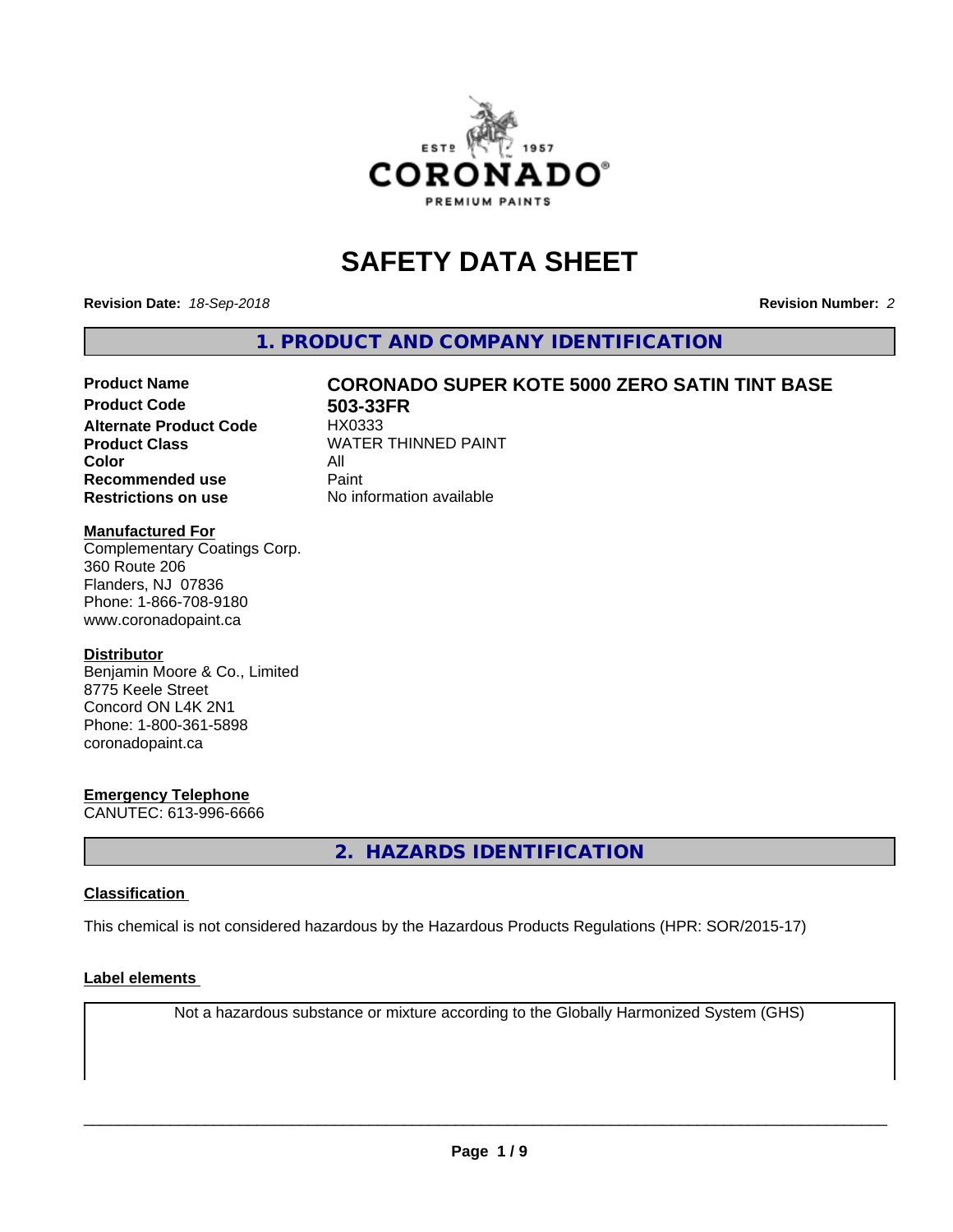**Appearance** liquid **Odor 11** and **Odor 11** and **Odor 11** and **Odor 11** and **Odor 11** and **Odor Odor** 11 and **Odor** 11 and **Odor** 11 and **Odor** 11 and **Odor** 11 and **Odor** 11 and 21 and 21 and 21 and 21 and 22 and 22 and

**Other information**

No information available

# **3. COMPOSITION INFORMATION ON COMPONENTS**

\_\_\_\_\_\_\_\_\_\_\_\_\_\_\_\_\_\_\_\_\_\_\_\_\_\_\_\_\_\_\_\_\_\_\_\_\_\_\_\_\_\_\_\_\_\_\_\_\_\_\_\_\_\_\_\_\_\_\_\_\_\_\_\_\_\_\_\_\_\_\_\_\_\_\_\_\_\_\_\_\_\_\_\_\_\_\_\_\_\_\_\_\_

| <b>Chemical name</b> | <b>CAS No.</b> | Weight-% |
|----------------------|----------------|----------|
| Titanium dioxide     | 13463-67-7     | 13%      |
| Kaolin               | 1332-58-7      | 5%       |
| Nepheline svenite    | 37244-96-5     | $-5%$    |

| 4. FIRST AID MEASURES                                                  |                                                                                                                 |  |
|------------------------------------------------------------------------|-----------------------------------------------------------------------------------------------------------------|--|
| <b>General Advice</b>                                                  | No hazards which require special first aid measures.                                                            |  |
| <b>Eye Contact</b>                                                     | Rinse thoroughly with plenty of water for at least 15<br>minutes and consult a physician.                       |  |
| <b>Skin Contact</b>                                                    | Wash off immediately with soap and plenty of water while<br>removing all contaminated clothes and shoes.        |  |
| <b>Inhalation</b>                                                      | Move to fresh air. If symptoms persist, call a physician.                                                       |  |
| Ingestion                                                              | Clean mouth with water and afterwards drink plenty of<br>water. Consult a physician if necessary.               |  |
| <b>Most Important Symptoms/Effects</b>                                 | None known.                                                                                                     |  |
| <b>Notes To Physician</b>                                              | Treat symptomatically.                                                                                          |  |
|                                                                        | 5. FIRE-FIGHTING MEASURES                                                                                       |  |
| <b>Suitable Extinguishing Media</b>                                    | Use extinguishing measures that are appropriate to local<br>circumstances and the surrounding environment.      |  |
| <b>Protective Equipment And Precautions For</b><br><b>Firefighters</b> | As in any fire, wear self-contained breathing apparatus<br>pressure-demand, MSHA/NIOSH (approved or equivalent) |  |

pressure-demand, MSHA/NIOSH (approved or equivalent) and full protective gear.

**Specific Hazards Arising From The Chemical Closed containers may rupture if exposed to fire or** extreme heat.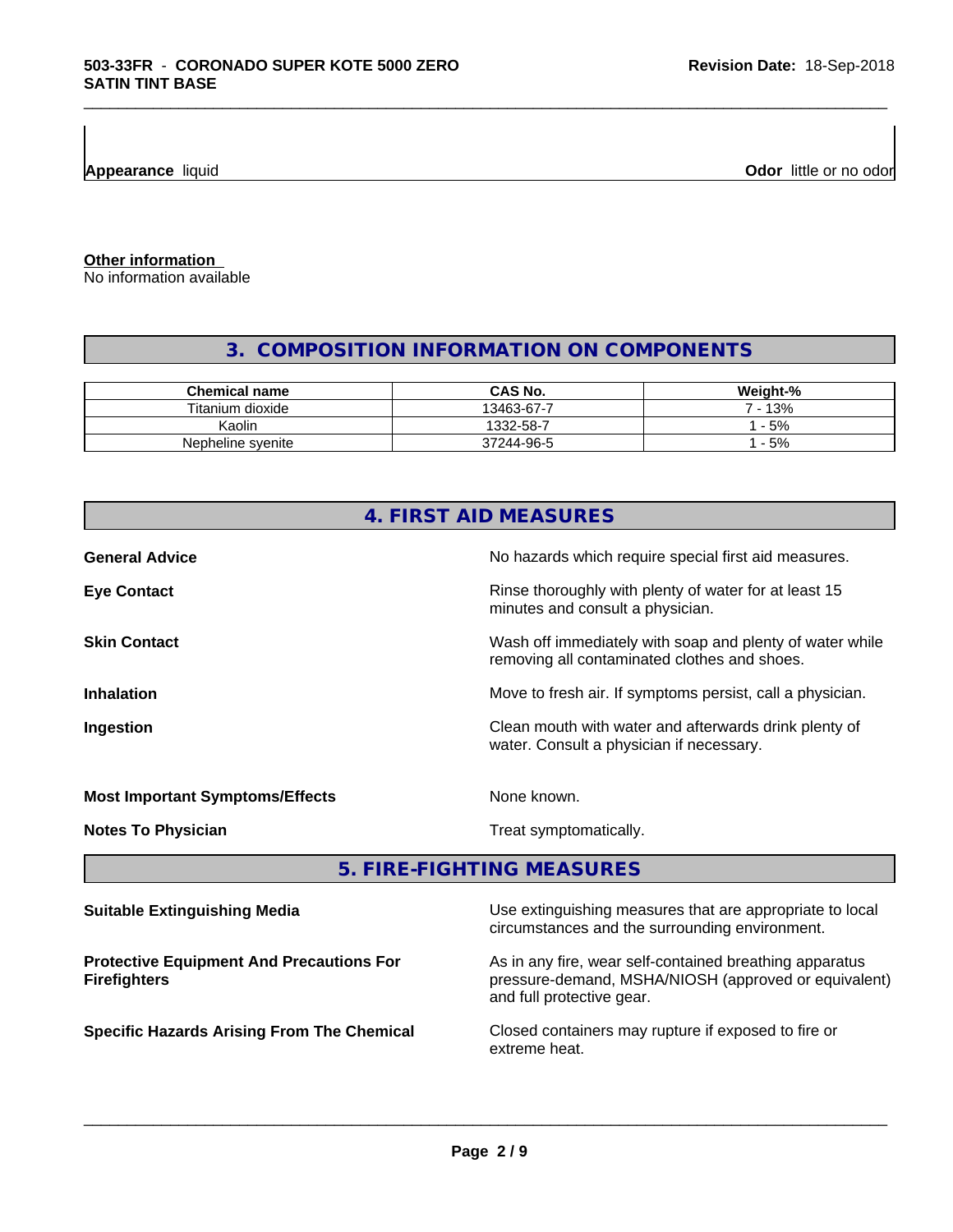| <b>Sensitivity To Mechanical Impact</b>                                          | No                                                 |                                |
|----------------------------------------------------------------------------------|----------------------------------------------------|--------------------------------|
| <b>Sensitivity To Static Discharge</b>                                           | No.                                                |                                |
| <b>Flash Point Data</b><br>Flash Point (°F)<br>Flash Point (°C)<br><b>Method</b> | Not applicable<br>Not applicable<br>Not applicable |                                |
| <b>Flammability Limits In Air</b>                                                |                                                    |                                |
| Lower flammability limit:<br><b>Upper flammability limit:</b>                    | Not applicable<br>Not applicable                   |                                |
| <b>NFPA</b><br>Health: 1<br>Flammability: 0                                      | <b>Instability: 0</b>                              | <b>Special: Not Applicable</b> |
| <b>NFPA Legend</b>                                                               |                                                    |                                |

\_\_\_\_\_\_\_\_\_\_\_\_\_\_\_\_\_\_\_\_\_\_\_\_\_\_\_\_\_\_\_\_\_\_\_\_\_\_\_\_\_\_\_\_\_\_\_\_\_\_\_\_\_\_\_\_\_\_\_\_\_\_\_\_\_\_\_\_\_\_\_\_\_\_\_\_\_\_\_\_\_\_\_\_\_\_\_\_\_\_\_\_\_

- 0 Not Hazardous
- 1 Slightly
- 2 Moderate
- 3 High
- 4 Severe

*The ratings assigned are only suggested ratings, the contractor/employer has ultimate responsibilities for NFPA ratings where this system is used.*

*Additional information regarding the NFPA rating system is available from the National Fire Protection Agency (NFPA) at www.nfpa.org.*

## **6. ACCIDENTAL RELEASE MEASURES**

| <b>Personal Precautions</b>      | Avoid contact with skin, eyes and clothing. Ensure<br>adequate ventilation.                          |
|----------------------------------|------------------------------------------------------------------------------------------------------|
| <b>Other Information</b>         | Prevent further leakage or spillage if safe to do so.                                                |
| <b>Environmental precautions</b> | See Section 12 for additional Ecological Information.                                                |
| <b>Methods for Cleaning Up</b>   | Soak up with inert absorbent material. Sweep up and<br>shovel into suitable containers for disposal. |

**7. HANDLING AND STORAGE**

Handling **Handling Avoid contact with skin, eyes and clothing. Avoid breathing Handling** vapors, spray mists or sanding dust. In case of insufficient ventilation, wear suitable respiratory equipment. **Storage Keep container tightly closed. Keep out of the reach of the reach of the reach of the reach of the reach of the reach of the reach of the reach of the reach of the reach of the reach of the reach of the reach of** children. **Incompatible Materials Incompatible Materials No information available** 

# **8. EXPOSURE CONTROLS/PERSONAL PROTECTION**

**Exposure Limits**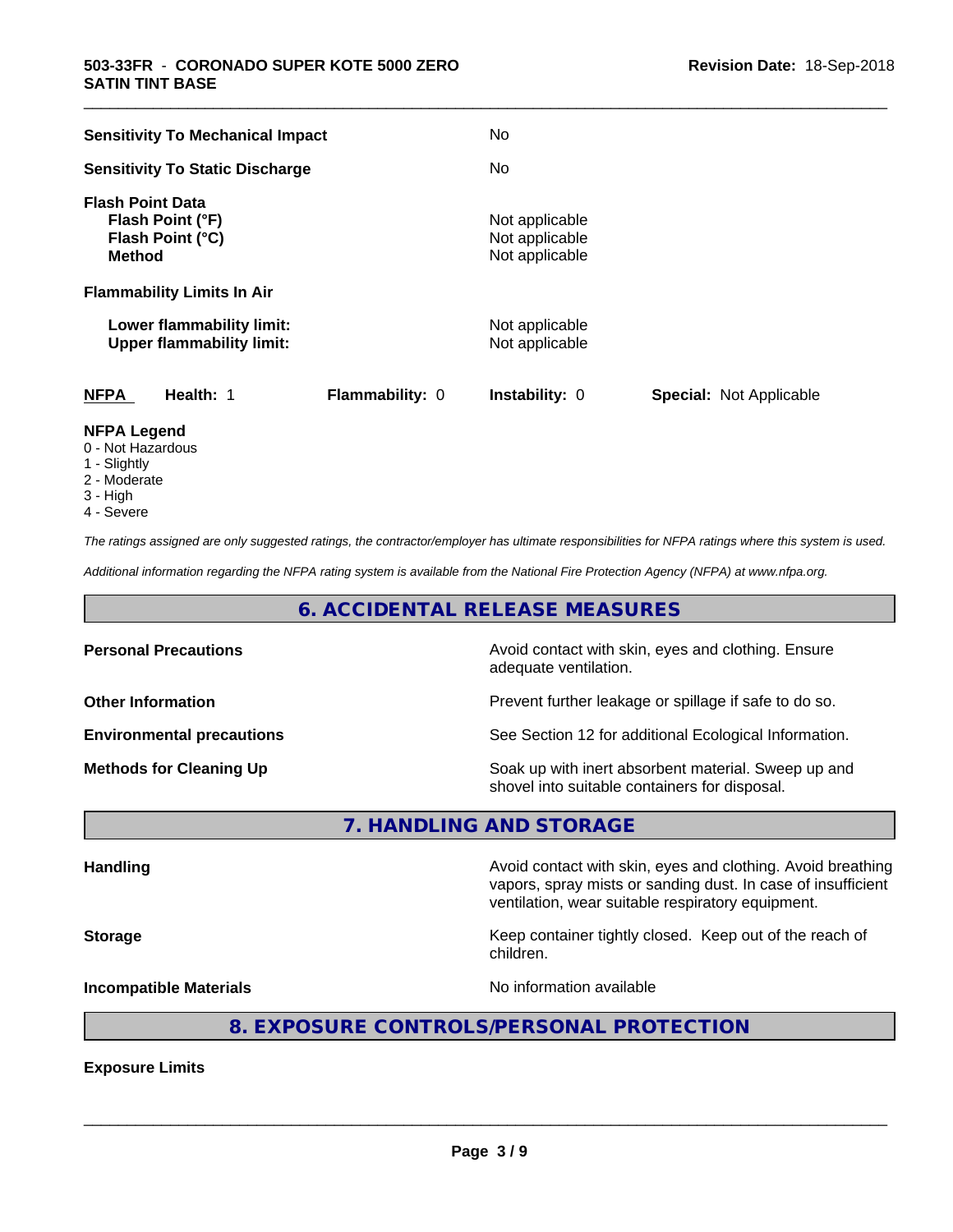| Chemical name     | <b>ACGIH TLV</b>         | Alberta                     | <b>British Columbia</b>  | Ontario                   | Quebec                      |
|-------------------|--------------------------|-----------------------------|--------------------------|---------------------------|-----------------------------|
| Titanium dioxide  | 10 mg/m $3$ - TWA        | 10 mg/m $3$ - TWA           | 10 mg/m $3$ - TWA        | 10 mg/m $3$ - TWA         | $10 \text{ mg/m}^3$ - TWAEV |
|                   |                          |                             | 3 mg/m $3$ - TWA         |                           |                             |
| Kaolin            | $2 \text{ ma/m}^3$ - TWA | $2$ ma/m <sup>3</sup> - TWA | $2 \text{ ma/m}^3$ - TWA | 2 ma/m <sup>3</sup> - TWA | $5 \text{ ma/m}^3$ - TWAEV  |
| Nepheline svenite | N/E                      | N/E                         | N/E                      | 10 mg/m $3$ - TWA         | N/E                         |

\_\_\_\_\_\_\_\_\_\_\_\_\_\_\_\_\_\_\_\_\_\_\_\_\_\_\_\_\_\_\_\_\_\_\_\_\_\_\_\_\_\_\_\_\_\_\_\_\_\_\_\_\_\_\_\_\_\_\_\_\_\_\_\_\_\_\_\_\_\_\_\_\_\_\_\_\_\_\_\_\_\_\_\_\_\_\_\_\_\_\_\_\_

#### **Legend**

ACGIH - American Conference of Governmental Industrial Hygienists Alberta - Alberta Occupational Exposure Limits

British Columbia - British Columbia Occupational Exposure Limits

Ontario - Ontario Occupational Exposure Limits

Quebec - Quebec Occupational Exposure Limits

N/E - Not established

**Personal Protective Equipment**

**Engineering Measures Ensure** Ensure adequate ventilation, especially in confined areas.

**Eye/Face Protection Safety glasses with side-shields. Skin Protection Protection Protective gloves and impervious clothing. Respiratory Protection In case of insufficient ventilation wear suitable respiratory** equipment.

**Hygiene Measures Avoid contact with skin, eyes and clothing. Remove and Avoid contact with skin, eyes and clothing. Remove and Avoid contact with skin, eyes and clothing. Remove and** wash contaminated clothing before re-use. Wash thoroughly after handling.

### **9. PHYSICAL AND CHEMICAL PROPERTIES**

**Appearance** liquid **Odor** little or no odor **Odor Threshold No information available No information available Density (lbs/gal)** 9.9 - 10.3 **Specific Gravity** 1.19 - 1.23 **pH** No information available **Viscosity (cps)** No information available **Solubility(ies)** No information available **Water solubility Water solubility Water solubility Water solubility Water solubility Water solution Evaporation Rate No information available No information available Vapor pressure** @20 °C (kPa) **No information available Vapor density No information available Wt. % Solids** 40 - 50 **Vol. % Solids** 30 - 40 **Wt. % Volatiles** 50 - 60 **Vol. % Volatiles** 60 - 70 **VOC Regulatory Limit (g/L)** < 5 **Boiling Point (°F)** 212 **Boiling Point (°C)** 100 **Freezing Point (°F)** 32 **Freezing Point (°C)** 0 **Flash Point (°F)** Not applicable **Flash Point (°C)** Not applicable **Method** Not applicable Not applicable **Flammability (solid, gas)** Not applicable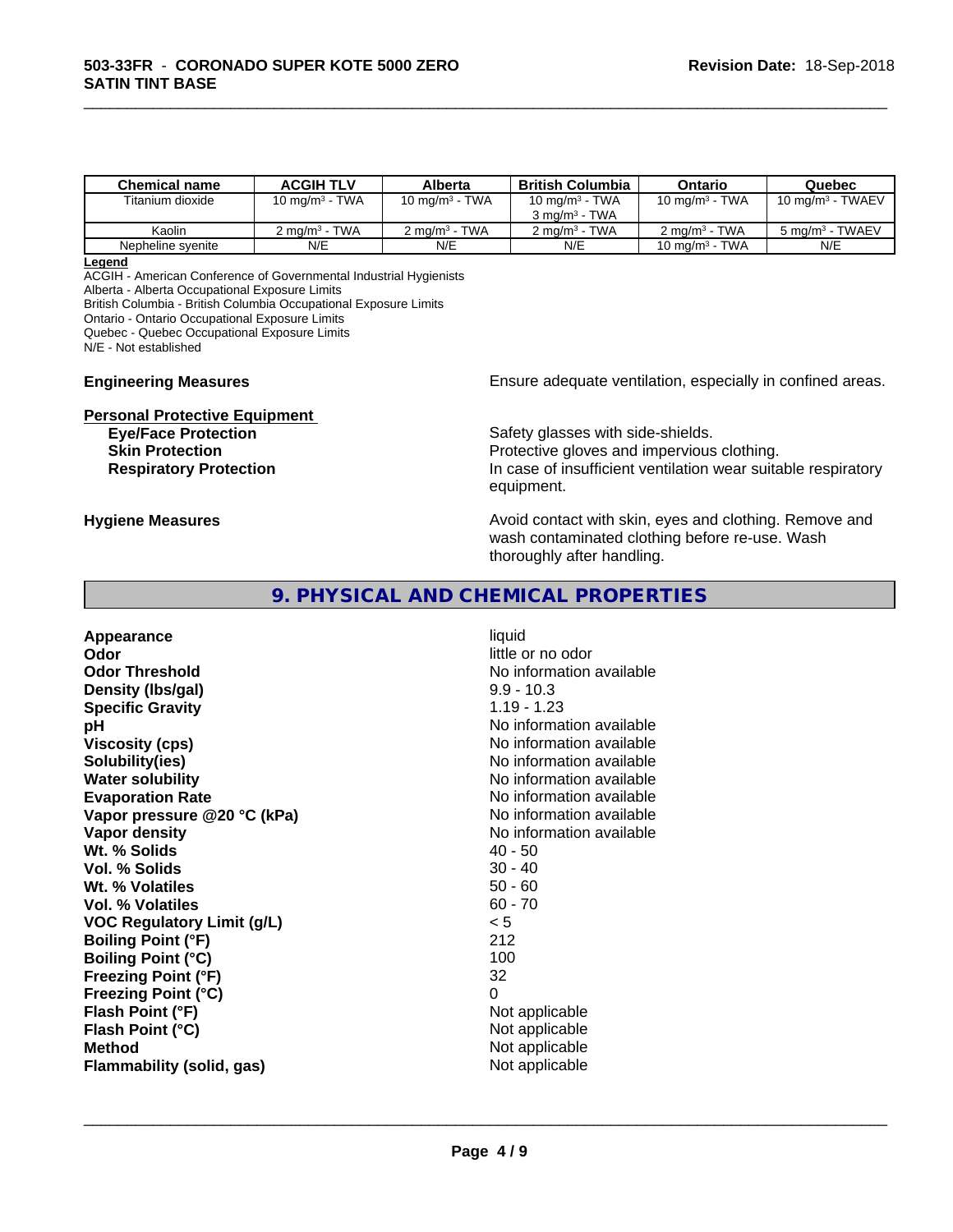**Upper flammability limit:**<br> **Lower flammability limit:**<br>
Not applicable<br>
Not applicable **Lower flammability limit:**<br> **Autoignition Temperature (°F)**<br>
Mo information available Autoignition Temperature (°F)<br>
Autoignition Temperature (°C)<br>
No information available Autoignition Temperature (°C)<br>
Decomposition Temperature (°F)<br>
No information available **Decomposition Temperature (°F)**<br> **Decomposition Temperature (°C)**<br>
No information available **Decomposition Temperature (°C) Partition coefficient** 

\_\_\_\_\_\_\_\_\_\_\_\_\_\_\_\_\_\_\_\_\_\_\_\_\_\_\_\_\_\_\_\_\_\_\_\_\_\_\_\_\_\_\_\_\_\_\_\_\_\_\_\_\_\_\_\_\_\_\_\_\_\_\_\_\_\_\_\_\_\_\_\_\_\_\_\_\_\_\_\_\_\_\_\_\_\_\_\_\_\_\_\_\_

# **10. STABILITY AND REACTIVITY**

| <b>Reactivity</b>                       | Not Applicable                           |
|-----------------------------------------|------------------------------------------|
| <b>Chemical Stability</b>               | Stable under normal conditions.          |
| <b>Conditions to avoid</b>              | Prevent from freezing.                   |
| <b>Incompatible Materials</b>           | No materials to be especially mentioned. |
| <b>Hazardous Decomposition Products</b> | None under normal use.                   |
| Possibility of hazardous reactions      | None under normal conditions of use.     |

# **11. TOXICOLOGICAL INFORMATION**

#### **Product Information Information on likely routes of exposure**

| <b>Principal Routes of Exposure</b>                                                        | Eye contact, skin contact and inhalation.                                                                       |  |  |  |
|--------------------------------------------------------------------------------------------|-----------------------------------------------------------------------------------------------------------------|--|--|--|
| <b>Acute Toxicity</b><br><b>Product Information</b>                                        | No information available                                                                                        |  |  |  |
| Symptoms related to the physical, chemical and toxicological characteristics               |                                                                                                                 |  |  |  |
| No information available<br><b>Symptoms</b>                                                |                                                                                                                 |  |  |  |
| Delayed and immediate effects as well as chronic effects from short and long-term exposure |                                                                                                                 |  |  |  |
| Eye contact                                                                                | May cause slight irritation                                                                                     |  |  |  |
| <b>Skin contact</b>                                                                        | Substance may cause slight skin irritation. Prolonged or<br>repeated contact may dry skin and cause irritation. |  |  |  |
| <b>Inhalation</b>                                                                          | May cause irritation of respiratory tract.                                                                      |  |  |  |
| Ingestion                                                                                  | Ingestion may cause gastrointestinal irritation, nausea,<br>vomiting and diarrhea.                              |  |  |  |
| <b>Sensitization</b>                                                                       | No information available.                                                                                       |  |  |  |
| <b>Neurological Effects</b>                                                                | No information available.                                                                                       |  |  |  |
| <b>Mutagenic Effects</b>                                                                   | No information available.                                                                                       |  |  |  |
| <b>Reproductive Effects</b>                                                                | No information available.                                                                                       |  |  |  |
| <b>Developmental Effects</b>                                                               | No information available.                                                                                       |  |  |  |
| <b>Target organ effects</b>                                                                | No information available.                                                                                       |  |  |  |
| <b>STOT - single exposure</b>                                                              | No information available.<br>No information available.                                                          |  |  |  |
| <b>STOT - repeated exposure</b>                                                            |                                                                                                                 |  |  |  |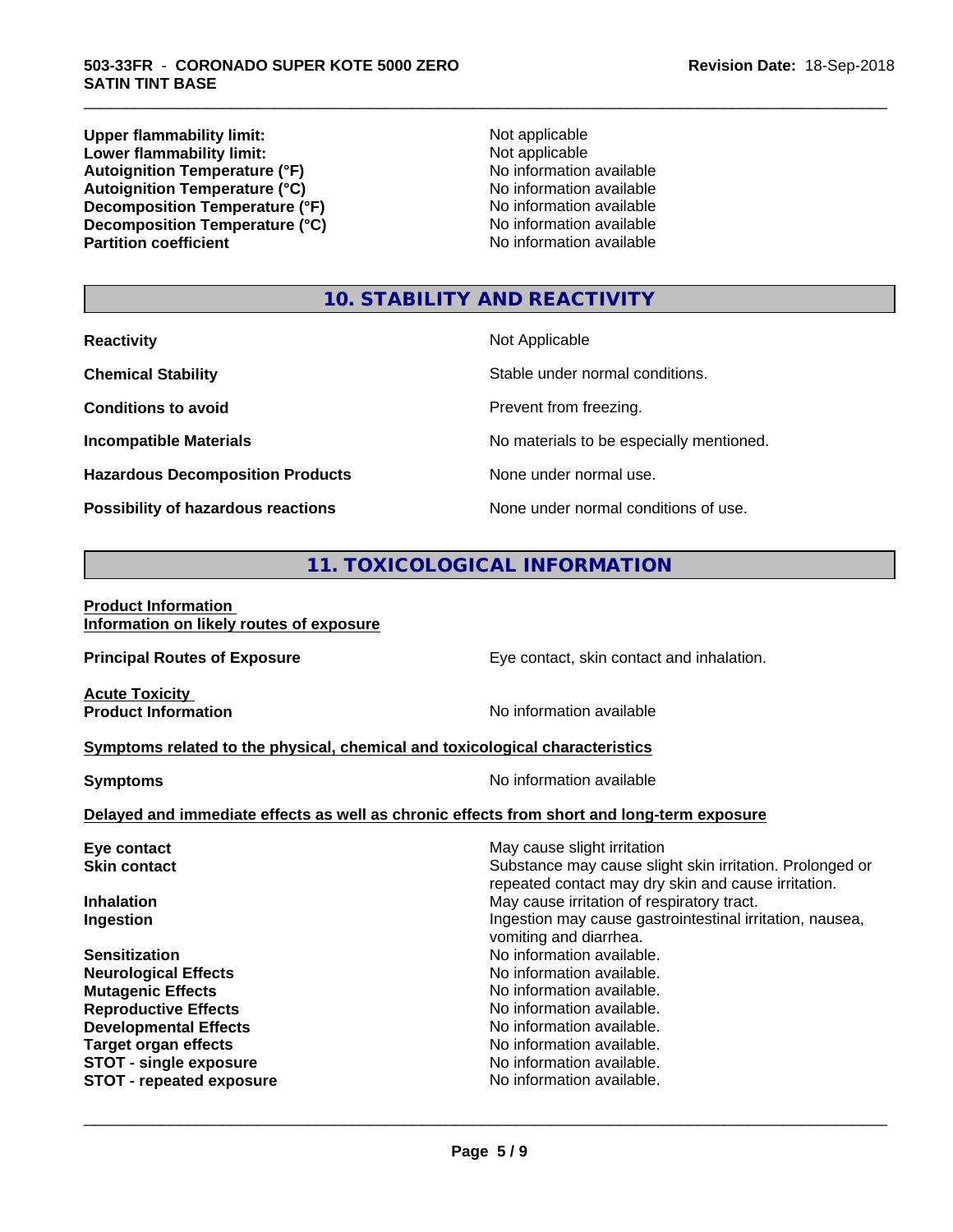**Other adverse effects**<br> **Aspiration Hazard**<br> **Aspiration Hazard**<br> **Aspiration Available.**<br>
No information available. No information available.

\_\_\_\_\_\_\_\_\_\_\_\_\_\_\_\_\_\_\_\_\_\_\_\_\_\_\_\_\_\_\_\_\_\_\_\_\_\_\_\_\_\_\_\_\_\_\_\_\_\_\_\_\_\_\_\_\_\_\_\_\_\_\_\_\_\_\_\_\_\_\_\_\_\_\_\_\_\_\_\_\_\_\_\_\_\_\_\_\_\_\_\_\_

#### **Numerical measures of toxicity**

**The following values are calculated based on chapter 3.1 of the GHS document**

**ATEmix (oral)** 77392 mg/kg

**Component Information**

#### Titanium dioxide

LD50 Oral: > 10000 mg/kg (Rat) Kaolin LD50 Oral: > 5000 mg/kg (Rat)

#### **Chronic Toxicity**

#### **Carcinogenicity**

*The information below indicateswhether each agency has listed any ingredient as a carcinogen:.*

| <b>Chemical name</b>        | <b>IARC</b>                          | <b>NTP</b> |
|-----------------------------|--------------------------------------|------------|
|                             | 2B<br>Possible Human<br>∖ Carcinogen |            |
| i ma<br>dioxide<br>Titanium |                                      |            |

• Although IARC has classified titanium dioxide as possibly carcinogenic to humans (2B), their summary concludes: "No significant exposure to titanium dioxide is thought to occur during the use of products in which titanium dioxide is bound to other materials, such as paint."

#### **Legend**

IARC - International Agency for Research on Cancer NTP - National Toxicity Program OSHA - Occupational Safety & Health Administration

**12. ECOLOGICAL INFORMATION**

### **Ecotoxicity Effects**

The environmental impact of this product has not been fully investigated.

#### **Product Information**

### **Acute Toxicity to Fish**

No information available

#### **Acute Toxicity to Aquatic Invertebrates**

No information available

#### **Acute Toxicity to Aquatic Plants**

No information available

#### **Persistence / Degradability**

No information available.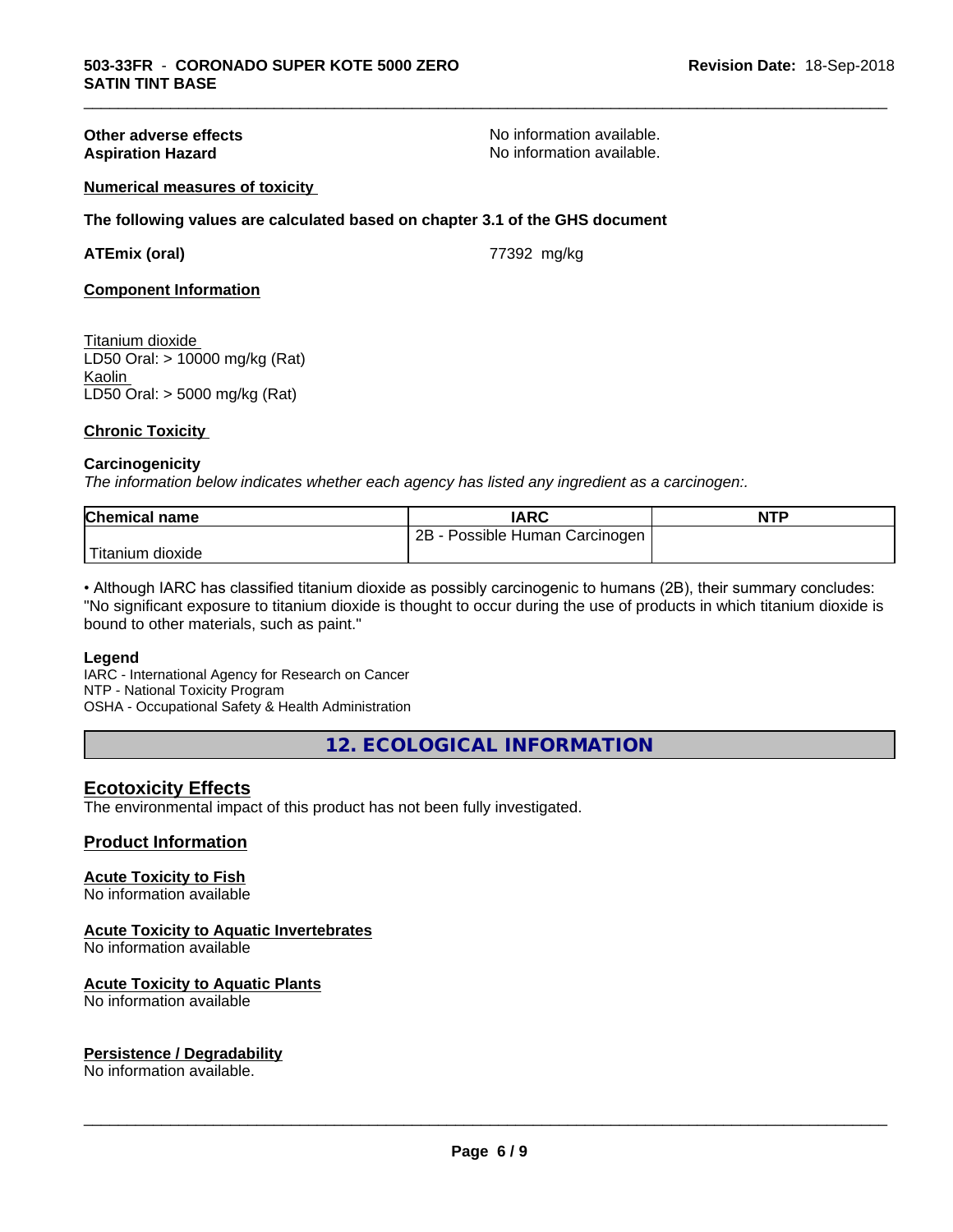# **Bioaccumulation**

No information available.

### **Mobility in Environmental Media**

No information available.

#### **Ozone**

No information available

### **Component Information**

### **Acute Toxicity to Fish**

Titanium dioxide  $LC50:$  > 1000 mg/L (Fathead Minnow - 96 hr.)

#### **Acute Toxicity to Aquatic Invertebrates**

No information available

#### **Acute Toxicity to Aquatic Plants**

No information available

# **13. DISPOSAL CONSIDERATIONS**

Waste Disposal Method **Dispose of in accordance with federal, state, provincial,** and local regulations. Local requirements may vary, consult your sanitation department or state-designated environmental protection agency for more disposal options.

**14. TRANSPORT INFORMATION**

**TDG** Not regulated

\_\_\_\_\_\_\_\_\_\_\_\_\_\_\_\_\_\_\_\_\_\_\_\_\_\_\_\_\_\_\_\_\_\_\_\_\_\_\_\_\_\_\_\_\_\_\_\_\_\_\_\_\_\_\_\_\_\_\_\_\_\_\_\_\_\_\_\_\_\_\_\_\_\_\_\_\_\_\_\_\_\_\_\_\_\_\_\_\_\_\_\_\_

**ICAO / IATA** Not regulated

**IMDG / IMO** Not regulated

 $\overline{\phantom{a}}$  ,  $\overline{\phantom{a}}$  ,  $\overline{\phantom{a}}$  ,  $\overline{\phantom{a}}$  ,  $\overline{\phantom{a}}$  ,  $\overline{\phantom{a}}$  ,  $\overline{\phantom{a}}$  ,  $\overline{\phantom{a}}$  ,  $\overline{\phantom{a}}$  ,  $\overline{\phantom{a}}$  ,  $\overline{\phantom{a}}$  ,  $\overline{\phantom{a}}$  ,  $\overline{\phantom{a}}$  ,  $\overline{\phantom{a}}$  ,  $\overline{\phantom{a}}$  ,  $\overline{\phantom{a}}$ 

# **15. REGULATORY INFORMATION**

## **International Inventories**

| <b>TSCA: United States</b> | Yes - All components are listed or exempt. |
|----------------------------|--------------------------------------------|
| <b>DSL: Canada</b>         | Yes - All components are listed or exempt. |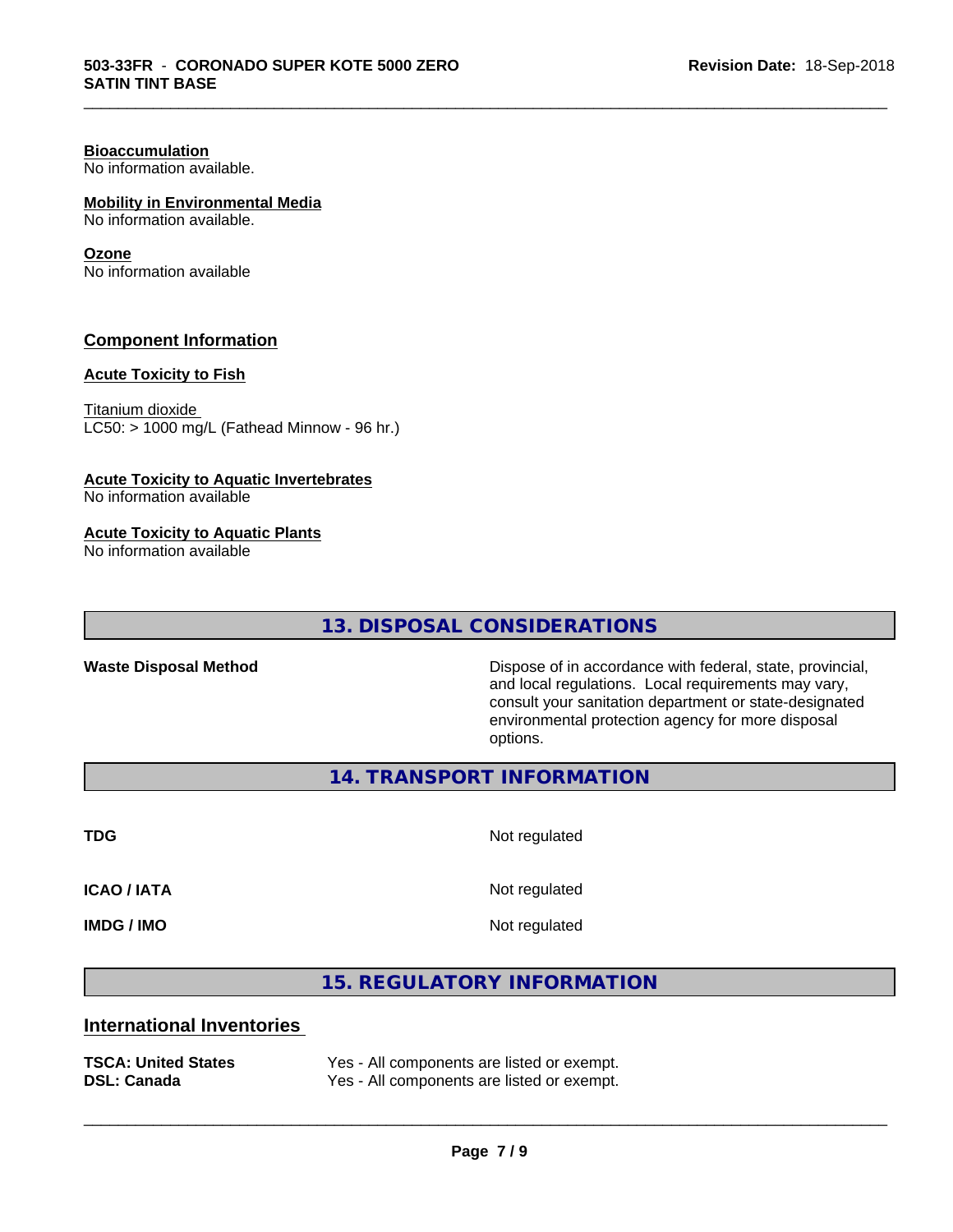# **National Pollutant Release Inventory (NPRI)**

#### **NPRI Parts 1- 4**

This product contains the following Parts 1-4 NPRI chemicals:

*None*

#### **NPRI Part 5**

This product contains the following NPRI Part 5 Chemicals:

*None*

#### **WHMIS Regulatory Status**

This product has been classified in accordance with the hazard criteria of the Hazardous Products Regulations (HPR) and the SDS contains all the information required by the HPR.

\_\_\_\_\_\_\_\_\_\_\_\_\_\_\_\_\_\_\_\_\_\_\_\_\_\_\_\_\_\_\_\_\_\_\_\_\_\_\_\_\_\_\_\_\_\_\_\_\_\_\_\_\_\_\_\_\_\_\_\_\_\_\_\_\_\_\_\_\_\_\_\_\_\_\_\_\_\_\_\_\_\_\_\_\_\_\_\_\_\_\_\_\_

| <b>16. OTHER INFORMATION</b> |           |                                                                            |                      |          |
|------------------------------|-----------|----------------------------------------------------------------------------|----------------------|----------|
| HMIS -                       | Health: 1 | <b>Flammability: 0</b>                                                     | <b>Reactivity: 0</b> | $PPE: -$ |
| <b>HMIS Legend</b>           |           |                                                                            |                      |          |
| 0 - Minimal Hazard           |           |                                                                            |                      |          |
| 1 - Slight Hazard            |           |                                                                            |                      |          |
| 2 - Moderate Hazard          |           |                                                                            |                      |          |
| 3 - Serious Hazard           |           |                                                                            |                      |          |
| 4 - Severe Hazard            |           |                                                                            |                      |          |
| * - Chronic Hazard           |           |                                                                            |                      |          |
|                              |           | X - Consult your supervisor or S.O.P. for "Special" handling instructions. |                      |          |

*Note: The PPE rating has intentionally been left blank. Choose appropriate PPE that will protect employees from the hazards the material will present under the actual normal conditions of use.*

*Caution: HMISÒ ratings are based on a 0-4 rating scale, with 0 representing minimal hazards or risks, and 4 representing significant hazards or risks. Although HMISÒ ratings are not required on MSDSs under 29 CFR 1910.1200, the preparer, has chosen to provide them. HMISÒ ratings are to be used only in conjunction with a fully implemented HMISÒ program by workers who have received appropriate HMISÒ training. HMISÒ is a registered trade and service mark of the NPCA. HMISÒ materials may be purchased exclusively from J. J. Keller (800) 327-6868.*

 **WARNING!** If you scrape, sand, or remove old paint, you may release lead dust. LEAD IS TOXIC. EXPOSURE TO LEAD DUST CAN CAUSE SERIOUS ILLNESS, SUCH AS BRAIN DAMAGE, ESPECIALLY IN CHILDREN. PREGNANT WOMEN SHOULD ALSO AVOID EXPOSURE.Wear a NIOSH approved respirator to control lead exposure. Clean up carefully with a HEPA vacuum and a wet mop. Before you start, find out how to protect yourself and your family by logging onto Health Canada @

http://www.hc-sc.gc.ca/ewh-semt/contaminants/lead-plomb/asked\_questions-questions\_posees-eng.php.

**Prepared By** Product Stewardship Department Benjamin Moore & Co. 101 Paragon Drive Montvale, NJ 07645 800-225-5554